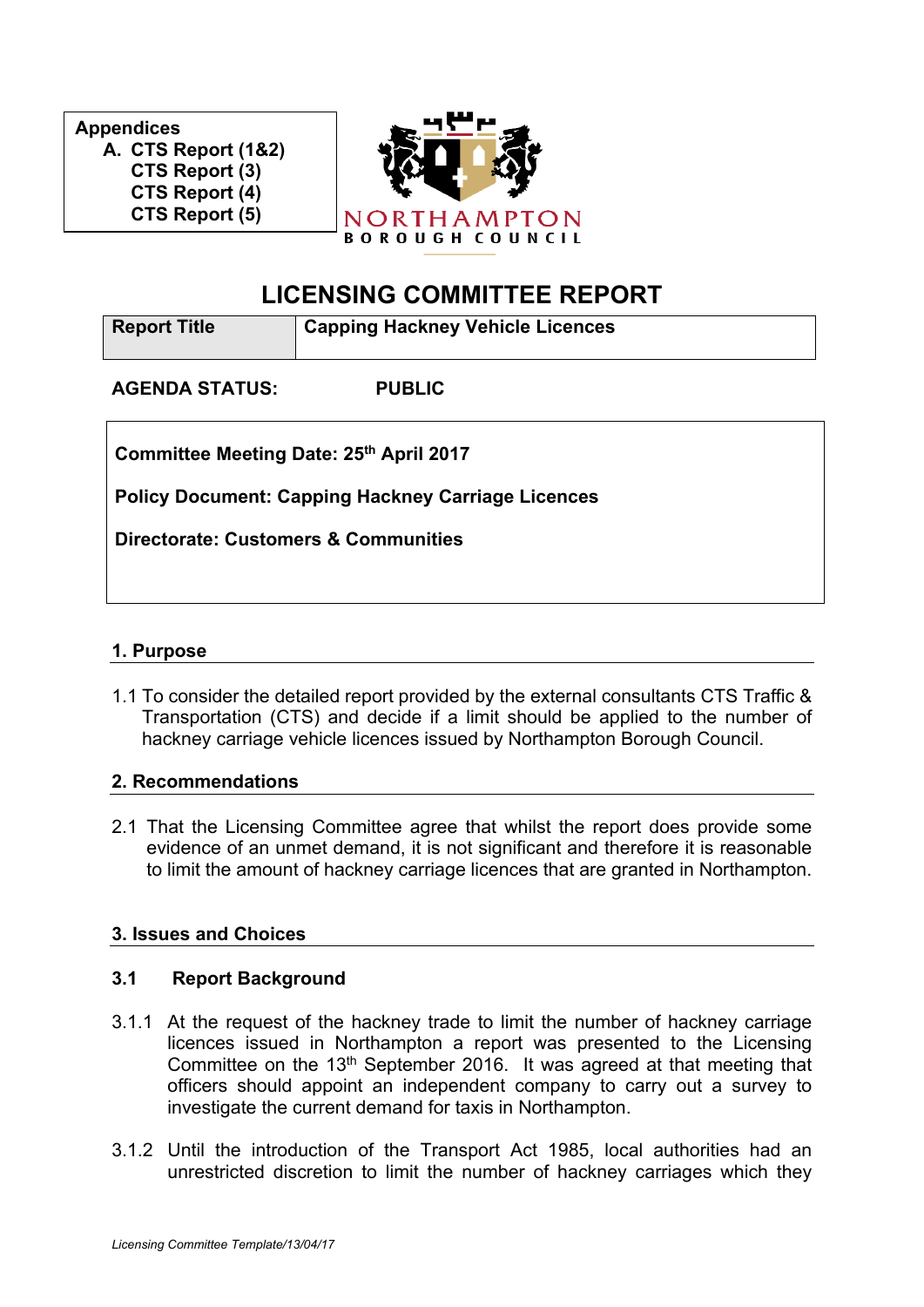could licence. However section 16 of the Transport Act 1985 removed that discretion by amending the wording of section 37 of the 1847 Act so that it excluded reference to "such number of" and "as they think fit". and inserted instead "the grant of a licence may be refused for the purpose of limiting the number of hackney carriages in respect of which licences are granted, if, but only if, the person authorised to grant licences is satisfied that there is no significant demand for the services of hackney carriages (within the area to which the licence would apply) which is unmet"

- 3.1.3 Further to Department of Transport Guidance/Circulars issued at that time, on the 29th April 1997 Northampton's Licensing Sub-Committee resolved to cease to control the numbers of Hackney Carriage Vehicle Licence plates.
- 3.1.4 As no limit on the number of Hackney Carriage Vehicle Licences has since been reintroduced, if a vehicle/applicant meets all the required local conditions, the local authority cannot refuse to grant a hackney vehicle licence.
- 3.1.5 This duty is discretionary, not mandatory, and accordingly the local authority can exercise its discretion in relation to both the vehicle and the applicant personally. The only situation in which a licence specifically cannot be refused (assuming that the applicant and vehicle are acceptable) is if there is a significant demand which remains unmet.
- 3.1.6 In order to determine whether or not there is a significant unmet demand for taxis in Northampton, a survey was undertaken by the independent consultancy company CTS. A full copy of the report is detailed in **Appendix A**.
- 3.1.7 The recommendation of the report is *"that there is no evidence of any unmet demand for the services of hackney carriages either patent or latent which is significant at this point in time in the Northampton Borough Council licensing area*". The full recommendation can be found on page 45, Part 9 of the CTS report.
- 3.1.8 There are currently 147 hackney carriage vehicles licensed by Northampton and approximately 5-8 vehicles that may or may not be presented for renewal at the time of this report (i.e. a vehicle may be off the road for repairs and waiting to be renewed). As there are a number of variances that need to be taken into consideration, it is proposed the cap should apply at 155. This number will allow for **all** existing hackney carriage proprietors to keep their hackney vehicle licence.
- 3.1.9 If the Licensing Committee agree that it is reasonable to limit the number of hackney carriage licences, it is proposed that the limit should apply with immediate effect, a delay may result in a number of new applications and the proposed limit will need to be reconsidered.
- 3.1.10 In accordance with the Department for Transport guidance, the local authority will aim to revisit the unmet demand survey every 3 years and present a report to the Licensing Committee to determine if there has been a significant change to the current situation.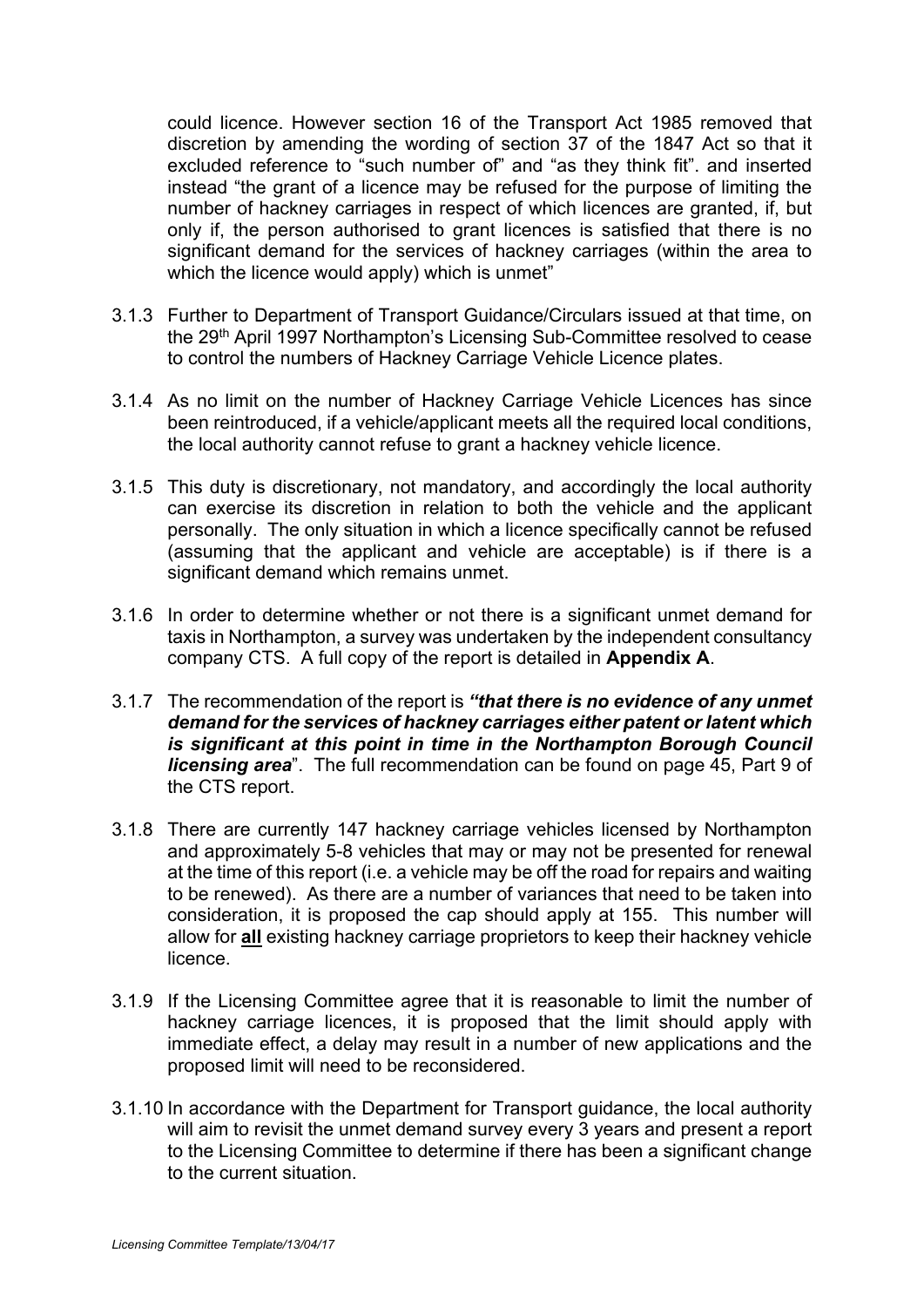- 3.1.11 If at the time of review, the Licensing Committee find that there has been a significant change and decide that an increase in the number of licensed hackney vehicles is reasonable, the local authority will invite applications for a new hackney vehicle licence and apply a selection criteria.
- 3.1.12 If the number of successful applicants who meet the criteria exceed the number of additional licences on offer, then the local authority will operate a ballot system, which may be run by an independent panel.
- 3.1.13 This proposed system will remove the need for the local authority to keep and maintain a waiting list of applicants for hackney carriage licences, which has proved difficult to manage in other local authorities.
- 3.1.14 If the committee agree to limit the number of hackney carriage vehicles licences, it is proposed before the first 3 year review to consult with the trade regarding a proposed selection criteria and ballot process. A further report will then presented to the licensing committee for consideration. A selection criteria and ballot process has been successful with another local authority who have experienced difficulties with managing waiting lists.
- 3.1.15 In order to maintain ownership of an existing hackney carriage licence, the proprietor will be required to ensure that they continue to renew their licence and do not allow it to lapse, or it will only be allowed to continue in instances when they are replacing their current vehicle.
- 3.1.16 It is recognised that there may be circumstances where a vehicle licence may lapse, (i.e. the vehicle is off the road for repairs) and therefore it is proposed that officers will have the discretion to allow a renewal for a period of up to 4 weeks following the lapse of a vehicle licence, or in exceptional circumstances this may be considered up to a period of 8 weeks, providing sufficient evidence can be produced to verify why the vehicle has not been presented for renewal, (i.e. the production of garage repair bills etc.).
- 3.1.17 Failing to provide sufficient evidence of why the vehicle has not been presented for renewal, or in any case where the 8 week period has lapsed, all hackney vehicle licence applications will be presented to a Licensing Committee for determination.
- 3.1.18 Hackney vehicle licence proprietors will continue to be allowed to notify the local authority of a transfer to another named person, providing proof of new ownership of the current licensed vehicle is received. This will give an opportunity for the number of hackney carriages to be maintained at the current proposed maximum number of licences.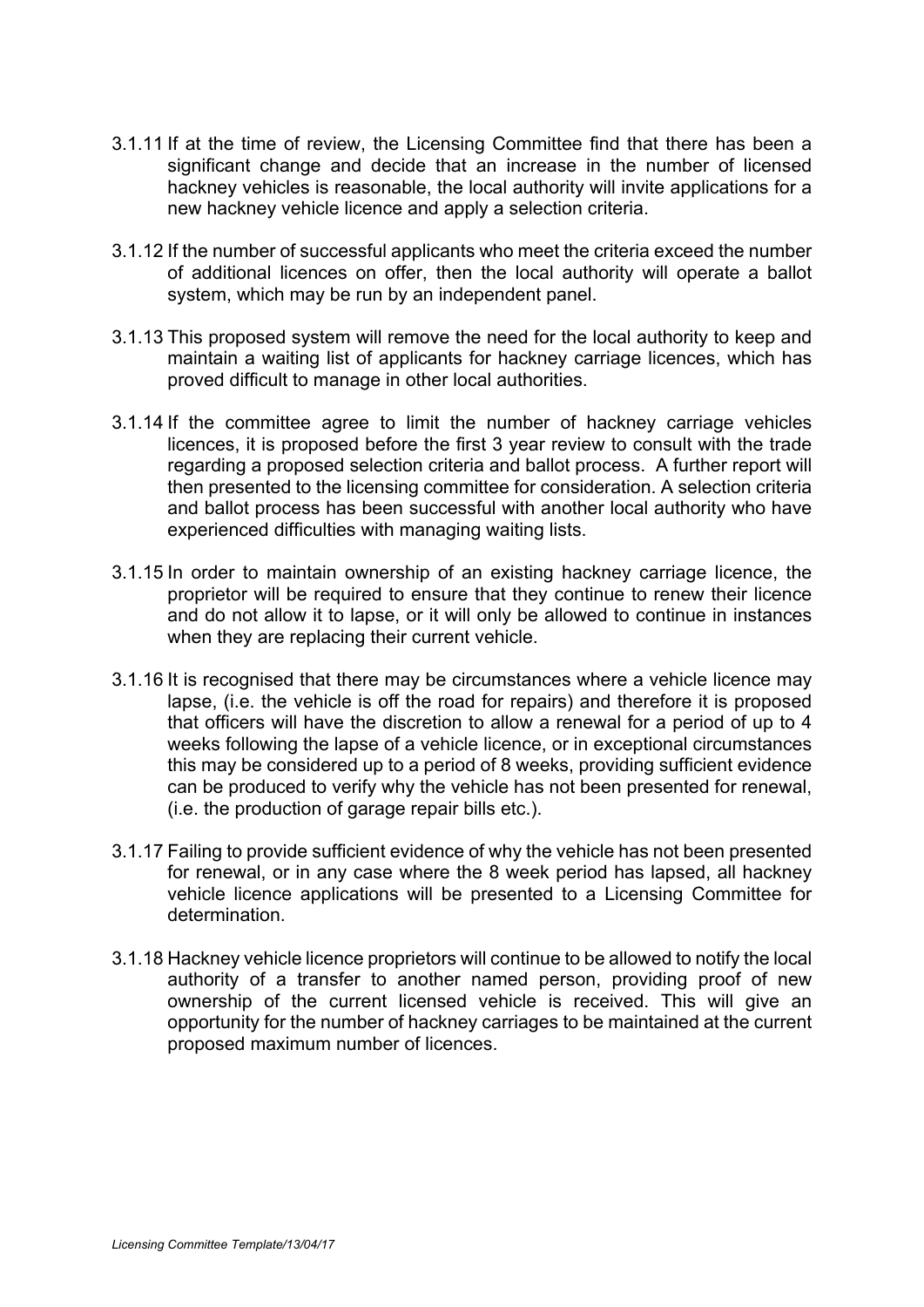#### **3.2 Issues**

- 3.2.1 If the number of hackney carriage licences is not regulated and the number of taxis continue to rise, the trades view is that the income derived from operating a taxi will decrease and it will become increasingly difficult to earn a reasonable income.
- 3.2.2 There has been concern expressed that where quantity restrictions are imposed, this may have an impact upon the market competition within Northampton and may increase the value of the current hackney carriage licence plate within the trade, i.e. proprietors of leased hackney vehicles will have a monopoly to increase the rental fee of their vehicles.
- 3.2.3 There are approximately 9 individuals/companies who each own between 2 to 7 hackney carriages, totalling approximately 30 vehicles which are leased to a number of drivers. There is no proposal to remove any existing licences as this will have a direct impact upon the livelihood of those currently working within the industry.
- 3.2.4 In the future this can be considered in more detail as part of the selection criteria and in consultation with the trade, for example the selection criteria could only allow one new hackney vehicle licence application per individual person.

## **3.3 Choices (Options)**

- 3.3.1 Agree to the proposal to set a limit on the number of hackney carriage licences to 155 with immediate effect.
- 3.3.2 Agree to the proposal to set a limit on the number of hackney carriage licences to 155 with immediate effect and agree to the proposals regarding the renewal of a lapsed licence.
- 3.3.3 Agree no changes and leave the current situation of un-regulated numbers of licences in place, continuing to allow market competition to determine vehicle numbers.

### **4. Implications (including financial implications)**

### **4.1 Policy**

4.1.1 This will not affect any existing policies and if approved will create a new local taxi unmet demand policy.

### **4.2 Resources and Risk**

4.2.1 Imposing a limit on the number of hackney carriage vehicle licences may mean a loss in revenue for the local authority from any potential new applications for a hackney carriage vehicle licence. Considering the history of the growth with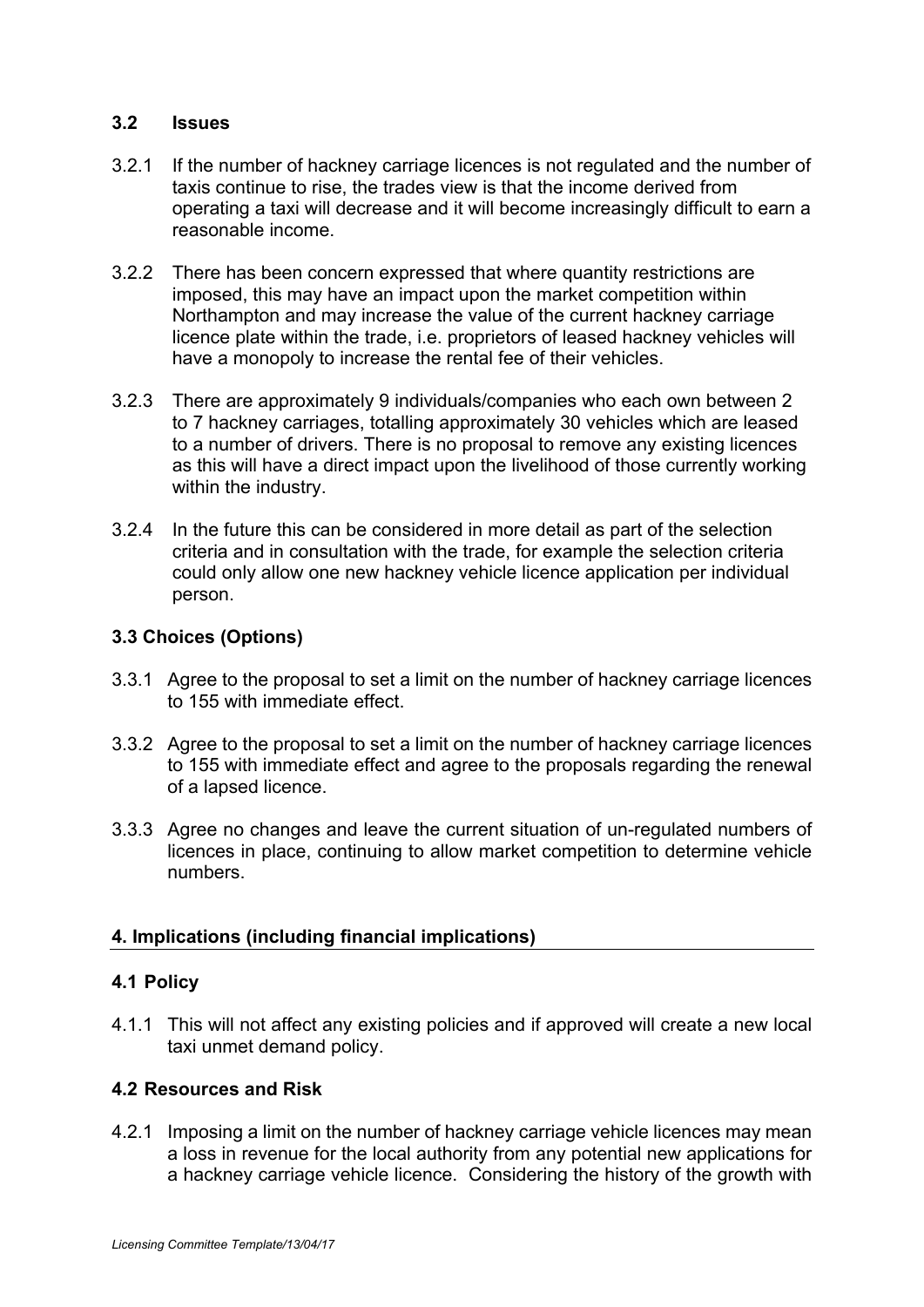new applications, the loss in revenue will be minimal and estimated at less than £500 per year.

- 4.2.2 An interval of three years is commonly regarded as the maximum reasonable period between surveys. The cost of the survey can be included within the licence fees set by the local authority and therefore any policy agreed may have an impact upon the trade regarding the licence fees levied in the future.
- 4.2.3 Agreeing to a limit on the number of hackney carriage licences, will increase the value and asset of vehicles licensed within this local authority area. There are some positive and negative outcomes that have been identified as detailed below, this list is not exhaustive.

### **Positives**

- $\circ$  May increase the value of the vehicle/business to the individual hackney proprietor.
- $\circ$  May increase the income for current drivers of a hackney vehicle.
- $\circ$  Increased revenue may give an opportunity for the taxi trade to invest in improved environmental friendly vehicles

### **Negatives**

- o May increase the vehicle cost for those wishing to enter the taxi trade
- o May increase current vehicle lease agreements costs
- o May be more difficult to delimit in the future as any increased value of the vehicle/business to the individual hackney proprietor now, may be reversed later.

# **4.3 Legal**

- 4.3.1 The current legal provision on limiting the number of hackney carriages is set out in Section 16 of the Transport Act 1985.which amended the Town and Police Clauses Act 1847 This provides that the grant of a hackney carriage licence may be refused, for the purpose of limiting the number of hackney carriages if there is no significant demand for the services of hackney carriages which is unmet.
- 4.3.2 In the event of a challenge to a decision to refuse a hackney carriage licence, Northampton Borough Council would have to establish that it had been satisfied that there was no significant unmet demand and that its decision to restrict numbers was reasonable in line with Wednesbury Reasonableness principles. This is established by way of carrying out an unmet demand survey which will explicitly conclude whether a restriction on numbers of hackney carriages is justified and hence reasonable.
- 4.3.3 By carrying out an unmet demand survey the council would be acting reasonably and within the realms of evidence and would therefore be protected against claims from individuals who may be refused licences. Case law